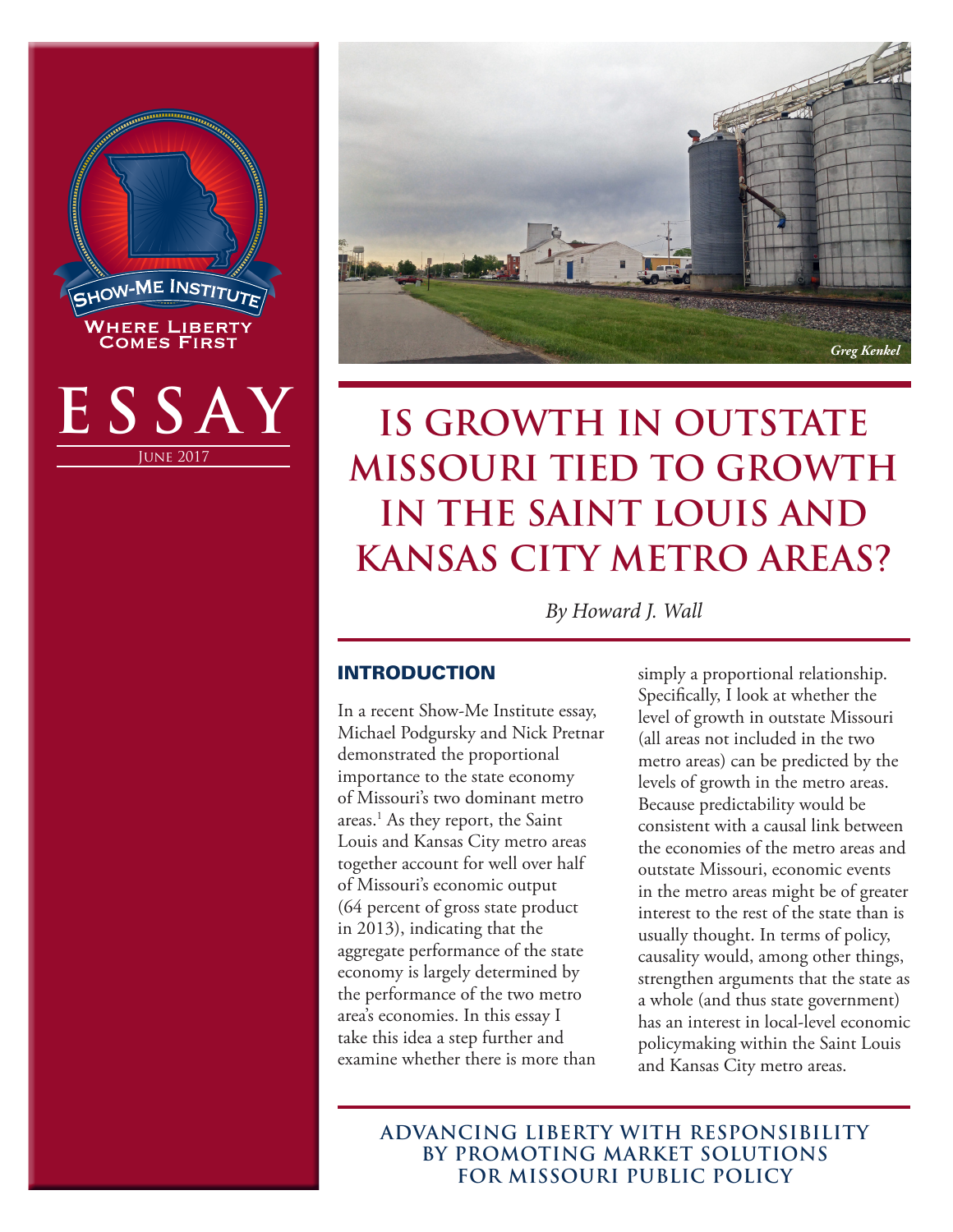#### SHOW-ME INSTITUTE | ESSAY

The motivation for pursuing such links is the long-held view among researchers that the economic pull of cities extends beyond their metro areas into megaregions, usually centered around traditional metro areas. Recent research has extended the study of metro areas to account for interconnectedness: for example, Saint Louis is connected to Wentzville, and Wentzville is connected to Columbia, so Saint Louis and Columbia are interconnected.<sup>2</sup> According to this research, what happens in Saint Louis and Kansas City doesn't stay in Saint Louis and Kansas City. This essay provides some evidence of the importance of this interconnectedness.

#### MODELING WITHIN-MISSOURI CAUSALITY

It should be noted that true causality, which is embedded in nearly all economic models and theories, is difficult if not impossible to prove empirically. Economists often test for a special type of causality—Granger causality—which occurs when changes in one time series are followed on a statistically consistent basis by changes in a second time series.3 While not conclusive, Granger causality is a useful empirical test for the possible existence of the causal links inherent in economic theories. As an example: All else constant, if changes in Kansas City's growth are followed the next year by predictable changes in outstate Missouri's growth, then Kansas City's growth is said to "Grangercause" outstate Missouri's growth.

The growth variable used throughout this analysis is the percentage change in household employment (the number of people employed), which is provided by the Bureau of Labor Statistics.<sup>4</sup> Household employment is the most suitable variable because, to my knowledge, it is the only one that meets the following criteria: enough observations over time, data at the metro and state levels, and metrolevel data that can be split into in-state and out-of-state parts.5 Using household employment data, I test for links among the Saint Louis and Kansas City metro areas and outstate Missouri using annual averages for the data, which are available for 1990 through 2014.

The empirical test for Granger-causality is relatively straightforward: The current values of each of the three endogenous variables (all annual employment growth rates: *OMO* = outstate Missouri, *STL* = Saint Louis metro area, and *KC* = Kansas City metro area) are modeled as

being determined by lagged values of all three variables. Each regression equation is then estimated independently. If the lags of one area's growth are statistically significant in another area's equation, then growth in the first area is said to cause growth in the second. There are, of course, exogenous factors that might affect all three endogenous variables. To control for the overall business cycle, I include in the estimation the rate of growth of the U.S. economy net of the Missouri economy,6 denoted as *US'*. To control for other occurrences over time that might be driving growth in the three areas, the model includes a quadratic trend. Because of the relatively short time series, the model includes only a single lag for each endogenous variable.7 The three equations, which together constitute a vector autoregressive (VAR) model, are estimated using Ordinary Least Squares:

 $(1)$   $OMO_{i} = \alpha_{i} + \beta_{i}OMO_{i} + \lambda STL_{i} + \gamma_{i}KC_{i} + \delta US'_{i} + \eta_{i} time + \kappa_{i} time^{2} + \varepsilon_{i}$ (2)  $STL_{t} = \alpha_{2} + \beta_{2} OMO_{t-l} + \lambda_{2}STL_{t-l} + \gamma_{2}KC_{t-l} + \delta_{2} US'_{t} + \eta_{2} time + \kappa_{2} time^{2} + \varepsilon_{2}$ (3)  $KC_{i} = \alpha_{3} + \beta_{3} OMO_{i} + \lambda_{3} STL_{i} + \gamma_{3} KC_{i} + \delta_{3} US'_{i} + \eta_{3} time + \kappa_{3} time^{2} + \varepsilon_{3}$ 

In each,  $\varepsilon$ <sub>*i*</sub> is the idiosyncratic part of growth that is not captured by the included variables.

#### RESULTS

The estimation results are reported in Table 1. The  $R^2$ s indicate the predictive power of the model, and the coefficients on the two exogenous variables—time and U.S. growth—indicate the extent to which growth in the three areas is driven by time trends and the general state of the U.S. economy. As already noted, causality is indicated by the statistical significance of the estimated coefficients on the lags of the endogenous variables  $(\beta_{i_i}, \lambda_{i_i}, \gamma_i; i=1,2,3)$ .

As indicated by the  $R^2$ s, the model is much better at explaining growth in outstate Missouri than in either of the metro areas: About 77 percent of the variation in *OMO* is explained by the model, whereas the model explains only about 37 percent of the variation in *STL* and *KC*. For reference, the fitted and actual values of the three endogenous variables are shown in Figure 1.

Note that most of the explanatory power of the model comes from trends and the state of the U.S. economy: If the lags of the endogenous variables are excluded,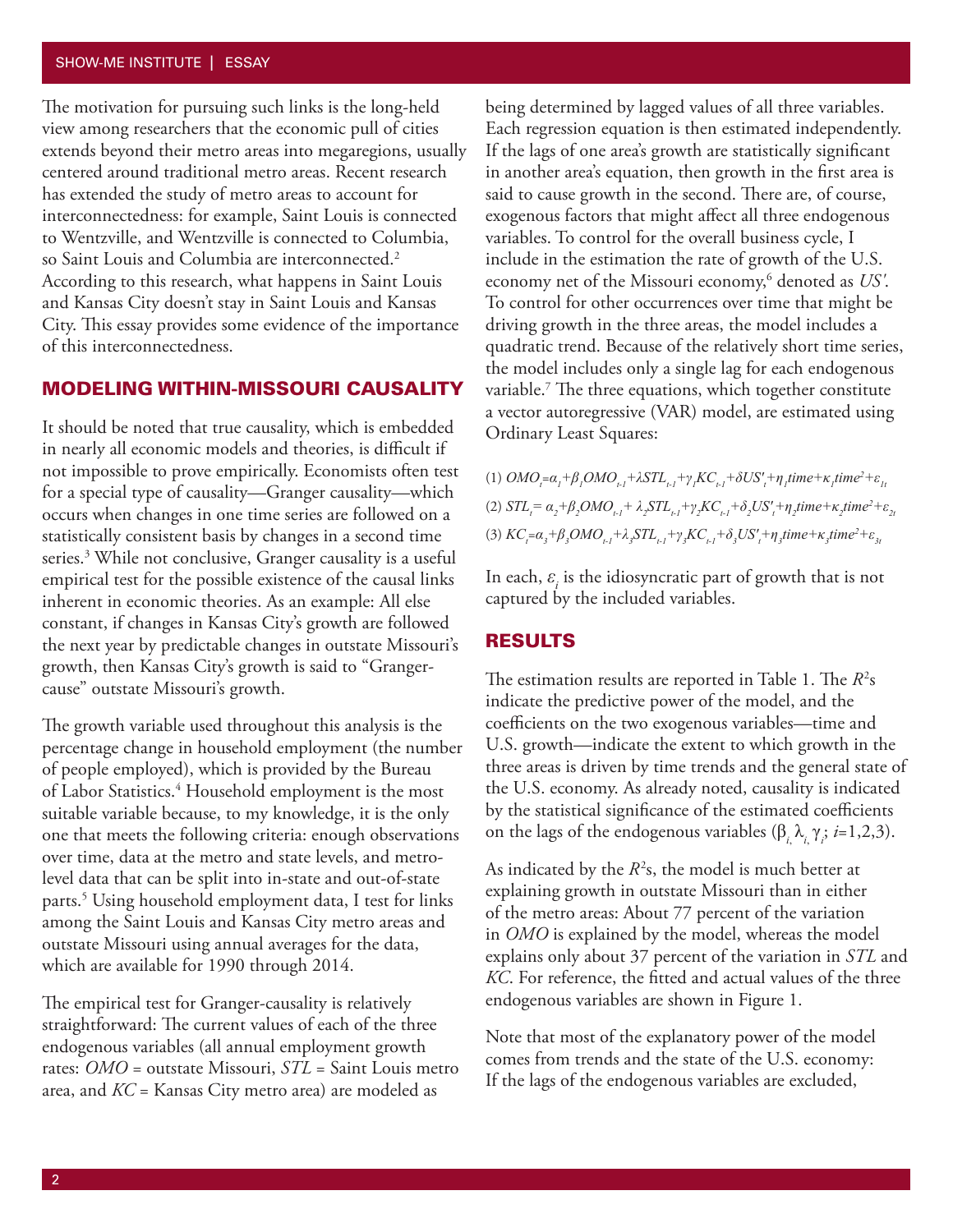|                                                              |                  | Equation (1)<br><b>Outstate MO</b> |         | Equation (2)<br><b>Saint Louis Metro</b> |         | Equation (3)<br><b>KC Metro</b> |         |
|--------------------------------------------------------------|------------------|------------------------------------|---------|------------------------------------------|---------|---------------------------------|---------|
| <b>Variable (notation)</b>                                   | <b>Parameter</b> | Coeff.                             | t-stat. | Coeff.                                   | t-stat. | Coeff.                          | t-stat. |
| Constant                                                     | $\alpha_{i}$     | $2.935**$                          | 3.45    | 1.123                                    | 0.92    | $2.739**$                       | 2.30    |
| Outstate Missouri (OMO <sub>ta</sub> )                       | $\beta_i$        | $-0.002$                           | $-0.01$ | $-0.154$                                 | $-0.84$ | $-0.025$                        | $-0.16$ |
| Saint Louis Metro $(STL_{t-1})$                              | $\lambda_i$      | $0.566**$                          | 3.14    | $-0.021$                                 | $-0.13$ | $-0.286*$                       | $-2.05$ |
| Kansas City Metro ( $\mathsf{KC}_{\scriptscriptstyle n,1}$ ) | $\gamma_{i}$     | $-0.083$                           | $-0.39$ | $-0.075$                                 | $-0.34$ | 0.71                            | 0.43    |
| U.S. without Missouri $(US'_r)$                              | $\delta_i$       | $0.736**$                          | 2.75    | $0.731**$                                | 3.25    | $0.479*$                        | 1.90    |
| Time                                                         | $\eta_i$         | $-0.422**$                         | $-3.61$ | $-0.203$                                 | $-1.28$ | $-4.13**$                       | $-2.40$ |
| Time squared                                                 | $\kappa_i$       | $0.012**$                          | 2.78    | 0.006                                    | 1.23    | $0.015**$                       | 2.42    |
| $R^2$                                                        |                  | 0.768                              |         | 0.374                                    |         | 0.374                           |         |
| $R^2$ exogenous variables only                               |                  | 0.643                              |         | 0.354                                    |         | 0.290                           |         |
| $\rho$                                                       |                  | $-0.174$                           |         | 0.146                                    |         | 0.033                           |         |
| Durbin-Watson statistic                                      |                  | 2.302                              |         | 1.646                                    |         | 1.878                           |         |

## Table 1: **Estimation Results**

*Standard errors are corrected for autocorrelation and heteroskedasticity. Statistical significance at the 5 percent and 10 percent levels are indicated by a double or single asterisk, respectively.*

the remaining model explains 64 percent, 35 percent, and 29 percent of the variation in *OMO*, *STL*, and *KC*, respectively. Most importantly for our purposes, because the estimates of  $\lambda_1$  and  $\lambda_2$  are statistically significant, the results suggest that growth in the Saint Louis metro area caused growth in the Kansas City metro area and in outstate Missouri. None of the other seven relevant coefficients is close to being statistically significant.

The estimated coefficients alone do not tell us the total effect of a change in one area on other areas, which requires using the entire system of equations (1), (2), and (3). That is, a shock to growth in (for example) the Saint Louis metro area will spread through the other two areas and back, then out to the other areas and back again, and so on, dissipating over time. The complete estimate of

the effects of a shock are captured by impulse responses, which show the growth effects over several time periods for all three areas. Of the impulse responses in this model, the only statistically significant effect is for that of a shock to Saint Louis metro growth on outstate Missouri growth (See Figure 2).

As illustrated by Figure 2, a one-percentage-point shock to growth in the Saint Louis metro area today will mean a small decrease in outstate Missouri growth today and a much larger increase next year, followed by small gyrations for a couple more years.<sup>8</sup> For simplicity, consider only the first two years and apply the rule of thumb that a one-standard-deviation shock had the cumulative effect of raising outstate Missouri's employment growth rate by 0.3 percentage points. In terms of employment levels, this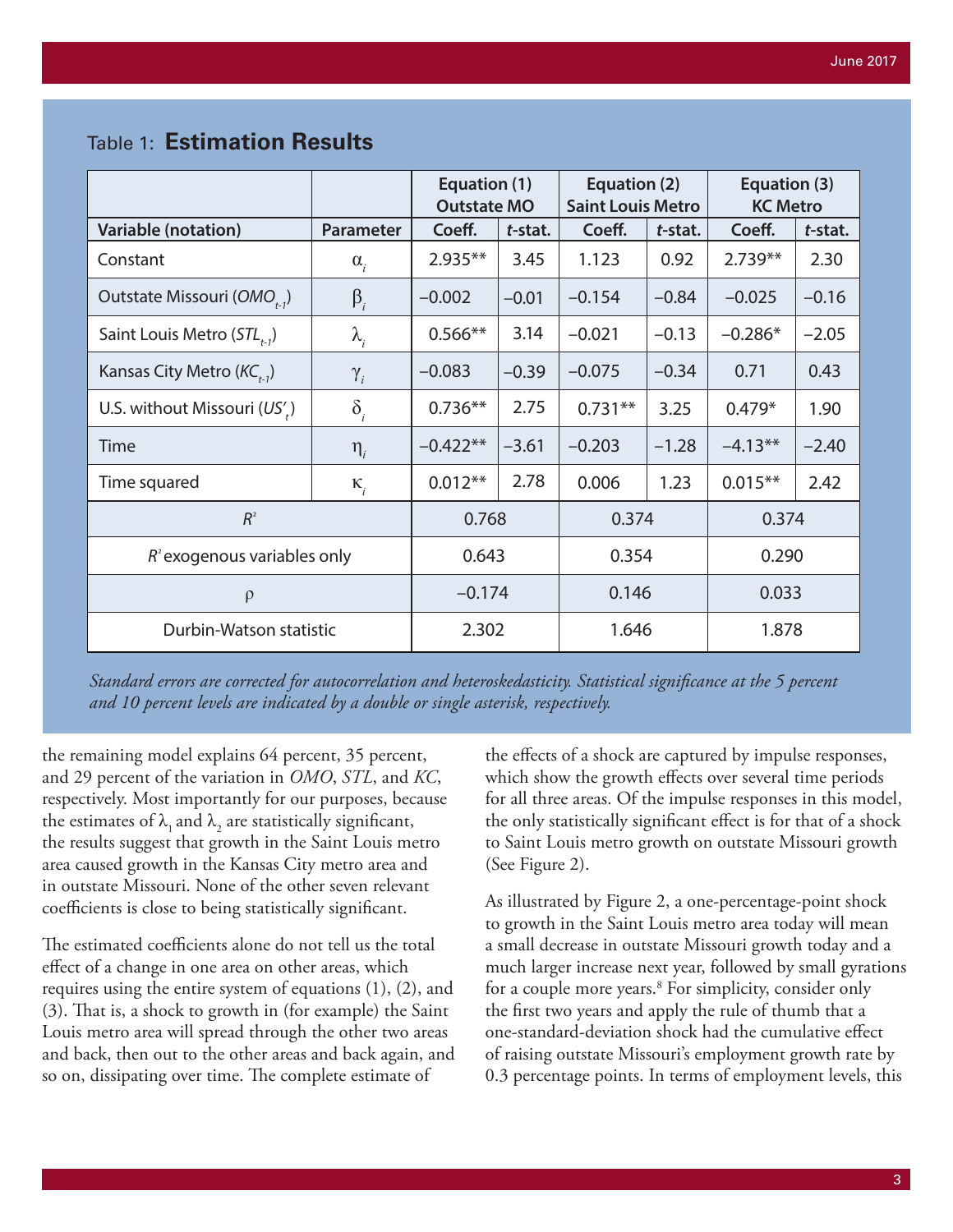# **Fitted versus Actual Values: Employment Growth 1992-2015** Figure 1

The model explains employment growth reasonably well, especially for outstate Missourians.

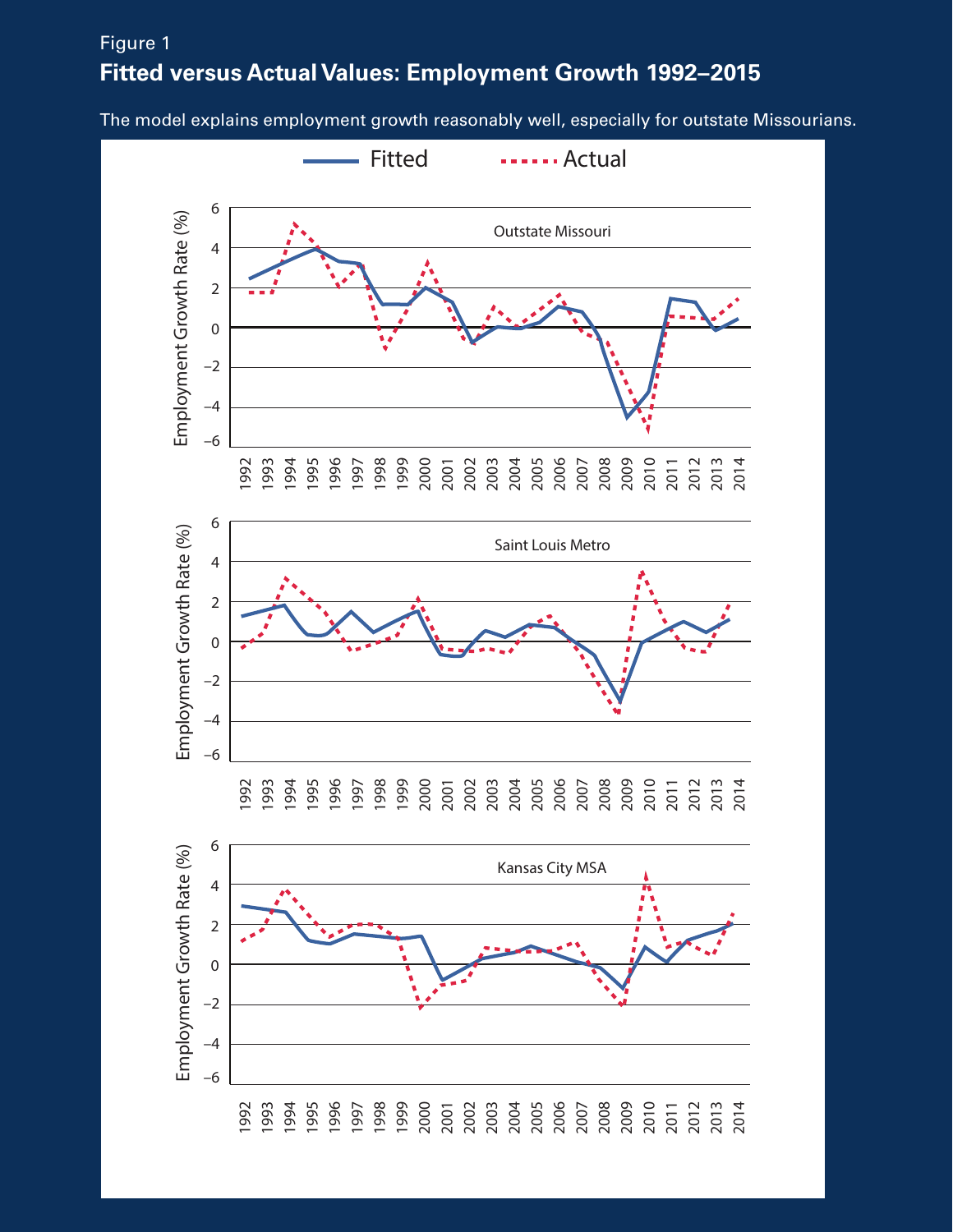#### Figure 2

# **Response of Outstate Missouri Growth to a One-Percentage-Point Shock to Saint Louis Metro Growth**

A one-percentage-point shock to growth in the Saint Louis Metro area will lead first to a small decrease in outstate growth, and then a much larger increase in growth the following year.



rule implies that if employment had grown by 1,000 more people in the Saint Louis metro in 2013, an additional 270 people would have been employed in outstate Missouri in 2014.

#### CONCLUSIONS

The purpose of this essay is to explore the possibility that growth in outstate Missouri is determined in part by growth in Missouri's two dominant metro areas. Using a simple three-equation VAR model, two directions of Granger-causality were found: Growth in the Saint Louis metro area causes higher growth in outstate Missouri and lower growth in the Kansas City metro area. Only the former of these effects was found to be statistically significant when the entire possible response is calculated. More precisely, if an event leads to there being 1000 more people employed in the Saint Louis metro area in a given year, there also should be about 270 more

people employed in outstate Missouri in the following year.

For context, consider that over the sample period of 1990 to 2014, average annual employment growth was 4,500 for the Saint Louis metro area and 8,900 for outstate Missouri. If, for a given year, Saint Louis employment instead grew at the U.S. metro area average of 1.8 percent, it would see an employment increase of 19,900. According to my results, this extra-average growth of 15,400 would generate additional employment of about 4,200 in the subsequent year for outstate Missouri.

As mentioned earlier, true causality is

difficult if not impossible to prove. I've demonstrated that employment growth in the Saint Louis metro area has Granger-caused employment growth in outstate Missouri over the period from 1990 to 2014. That is, the former area's growth in one year tends to predict the latter area's growth for the following year, even after controlling for national-level growth and shared time trends. To the extent that it is possible given the data limitations, I have tried to account for factors other than causality that might explain these results, including longer lags. It remains possible, however, that there is some third, excluded factor that affects employment growth in the Saint Louis metro area one year and outstate Missouri the next year. Or, there might be an alternative, statistically preferred specification of the model that I haven't considered. At this point, however, the evidence suggests that changes in Saint Louis metro area employment growth cause changes in outstate Missouri employment growth.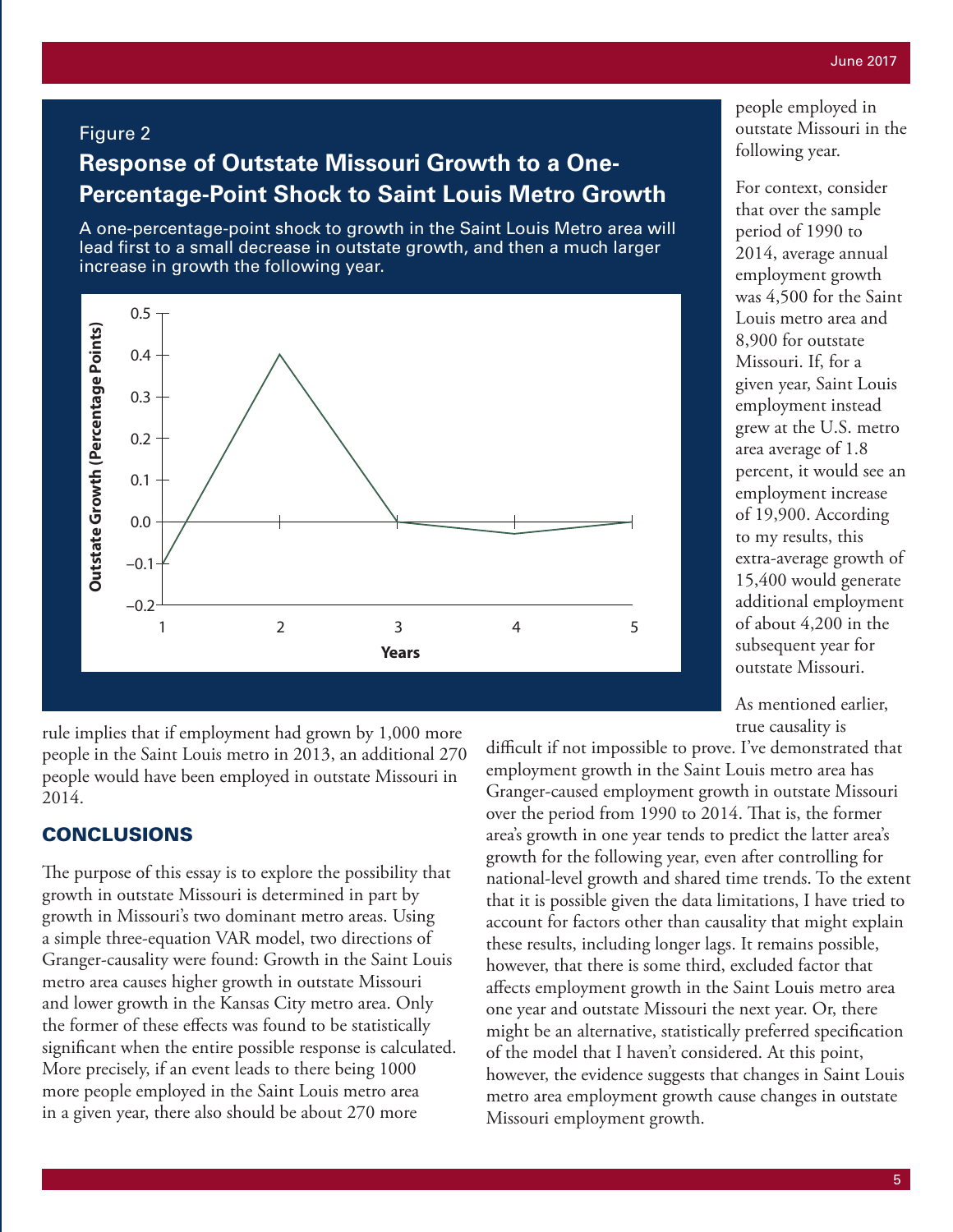*Howard Wall is professor of economics; director of the Hammond Institute for Free Enterprise; and senior research fellow in the Center for Economics and the Environment at Lindenwood University.*

#### ENDNOTES

- 1. Podgursky, Michael, and Nick Pretnar. "Weak Economic Growth in Missouri's Largest Cities Is Holding Down Statewide Growth Rates." Show-Me Institute Essay, April 2016. See also Haslag, Joseph and Nick Pretnar. "Where is Missouri Growing?" Show-Me Institute Essay, May 2015, which describes the differences in growth rates across Missouri's metro areas. ("Metro area" refer to a Metropolitan Statistical Area (MSA) as defined by the Office of Management and Budget. The complete listing of MSAs and their component counties is available at https://www.bls.gov/oes/current/ msa\_def.htm.)
- 2.Nelson, Garrett Dash, and Alasdair Rae. "An Economic Geography of the United States: From Commutes to Megaregions." *PLOS ONE* 11(11), November 2016.
- 3. Granger causality is named after Nobel-prize winning economist Clive Granger, who developed his test of causality in a paper published in 1969.
- 4. Bureau of Labor Statistics data available at: https://www.bls.gov/ data/#unemployment.
- 5.Data on income or gross product are not available for enough years or for the appropriate level of disaggregation, while non-farm payroll employment are not disaggregated within metro areas. Jobs data from the Quarterly Census of Employment and Wages can be disaggregated within metro areas, but it is available for too few years.
- 6. Bureau of Labor Statistics data available at: https://www.bls.gov/ data/#unemployment.
- 7. Longer lag lengths were not preferred statistically, possibly due to the shortness of the data series. Note, however, that the qualitative results are unchanged when the model uses two lags instead of one, or when *US*′ is lagged.
- 8.Note that only the effect for next year (year 2) is statistically different from zero.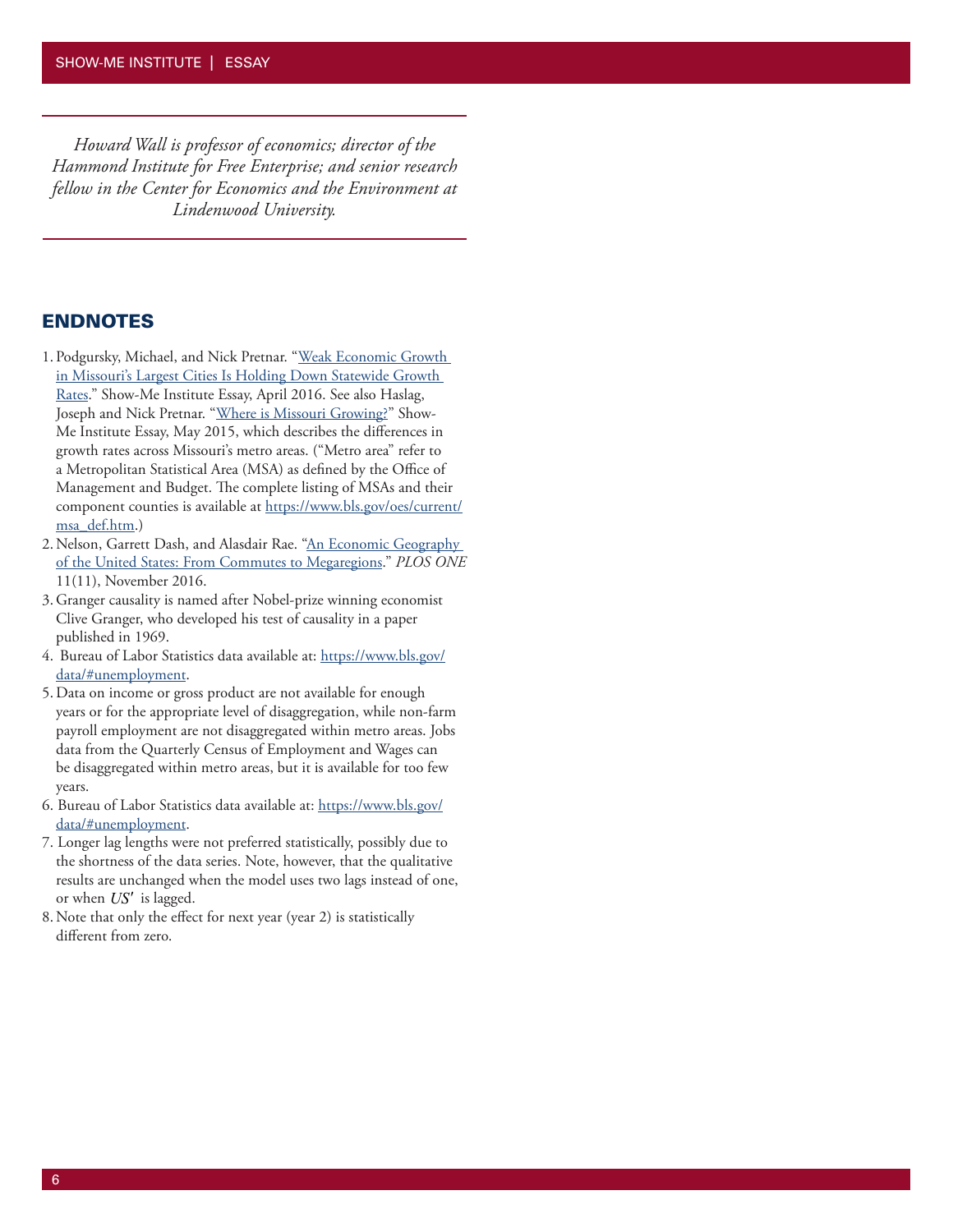## **NOTES**